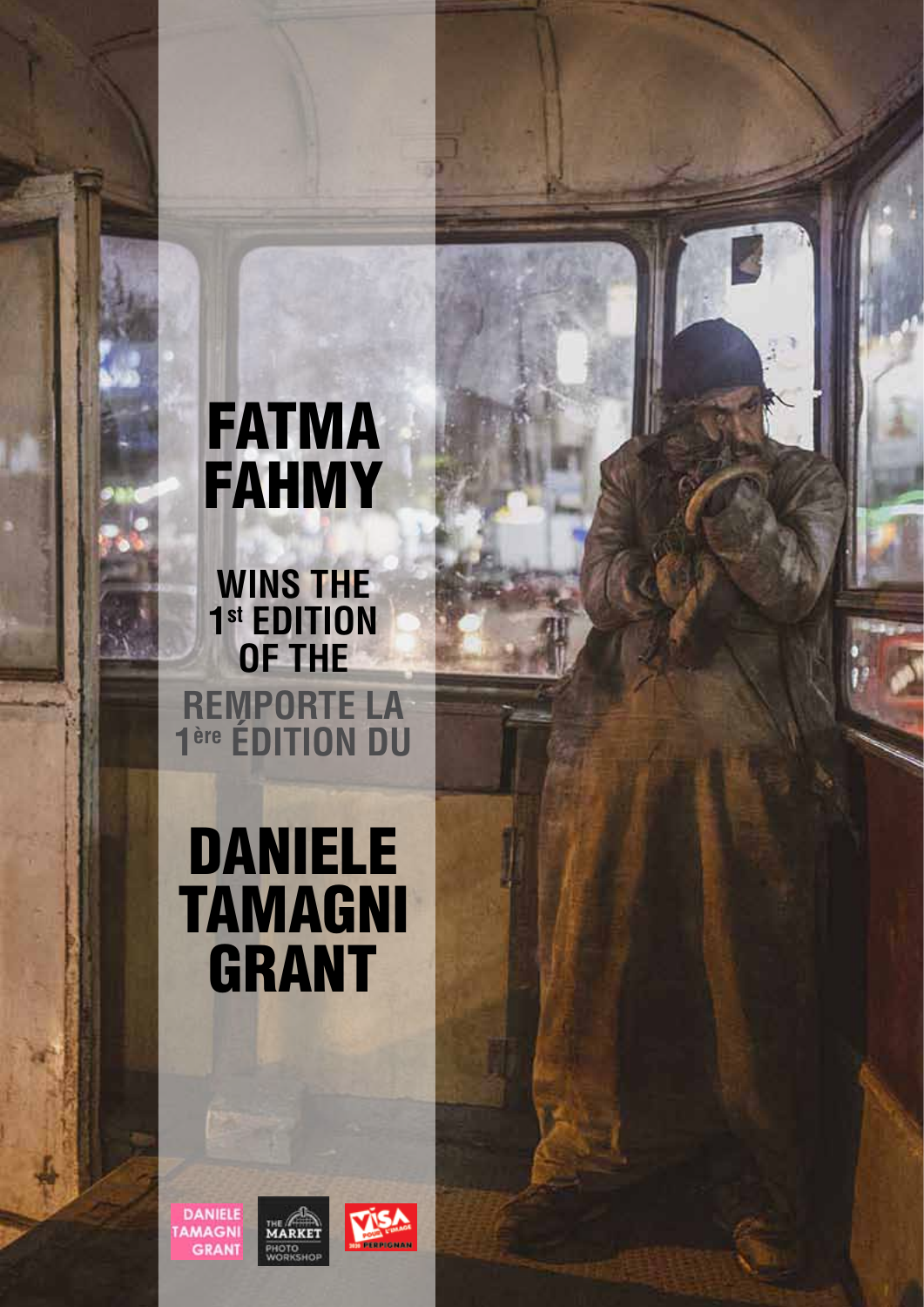### DANIELE TAMAGNI GRANT FOR HIGHER

PHOTOGRAPHY EDUCATION

### FATMA FAHMY WINS THE FIRST EDITION OF THE DANIELE TAMAGNI GRANT

Fatma Fahmy, an Egyptian documentary and daily life photographer, born in 1991, living in Cairo, has been selected by an International Jury as recipient to the Daniele Tamagni Grant. Fatma's portfolio has been selected among over 100 submissions from 25 countries, offering evidence of the interest of the industry and the photo community to the Daniele Tamagni Grant and the scholarship at Market Photo Workshop in Johannesburg, South Africa.

The International Jury says: *"We were impressed by Fatma strong storytelling, with images rich of poetry, values, notalgia. Fatma focuses her attention on societies and communities still holding and preserving their traditional and ancient roots, creating respectful images ampliflying such historical and environmental bonds, shining lights over people's lives."* Giordano Tamagni, chairman of the Jury adds: *"Her project is coherent to the spirit of the initiative and deeply connected to Daniele's artistic heritage."*

Lekgetho Makola, Head of Market Photo Workshop, believes Fatma represents *"the ideal profile for this scholarship, conceived to promote further elevation to the African culture, its creativity, its visual aesthetics and the in-depth exploration of the photography media."* The winning project **Once There Was a Tram** is dedicated to Alexandria's 19th Centure tram network.

About the project, Fatma Fahmy says *"…I decided to enter this trolley to explore its inner world, I thought it might be a reflection of its outside world. The stories of people are complementary and their daily lives are evident in every look, gesture and expression. Light prenetraites the tram and falls on people as if it was a lightning of hope in the every day's darkness. I can feel the rhythm of life and the effect of external pressures on them. With each one present, I also feel the intensity of their day. With each passenger, being there, entering or getting off the tram, a story comes and another goes. Life is live stream. As people wonder about their fate and going to their destination, my question remains: How long will this box endure the outside world changes?"*

### FATMA FAHMY REMPORTE LA PREMIERE EDITION DE DANIELE TAMAGNI GRANT

Fatma Fahmy, photographe documentaire égyptienne, née en 1991 et vivant au Caire a été sélectionnée par un jury international pour recevoir le 1er Daniele Tamagni Grant. Le portfolio de Fatma Fahmy a été choisi parmi plus de 100 dossiers, de 25 pays, ce qui souligne l'intérêt de la profession pour ce Prix qui récompense son lauréat avec une bourse d'un an au Market Photo Workshop, Johannesburgh, Afrique du Sud.

Le jury international commente son choix: *«Nous avons été impressionnés par la force de narration du travail de Fatma, par ses images riches en poésie, porteuses de valeurs humaines et empreintes de nostalgie. Fatma se concentre sur les sociétés et les communautés qui préservent leurs traditions, leurs racines et crée des images qui amplifient ces liens avec le passé tout en mettant en lumière certains aspects de la vie de tous les jours »*. Giordano Tamagni, président du jury, ajoute: *« son projet, cohérent avec l'esprit de cette initiative est profondément relié à l'univers artistique de Daniele»*.

Lekgetho Makola, directeur de Market Photo Workshop, voit en Fatma *« le profil idéal pour cette bourse, conçue pour mettre en lumière la culture africaine, sa créativité et son esthétique visuelle, à travers une exploration détaillée du médium photographique»*.

Le sujet lauréat, **Once There Was a Tram** (Il était une fois un tramway) est consacré au réseau de tramways d'Alexandrie, datant du 19e siècle.

Fatma Fahmy explique ainsi son projet: «...J'ai décidé d'entrer *dans ce tramway pour explorer cet univers intérieur, ce monde singulier en pensant qu'il était peut-être le reflet de l'extérieur. En effet, les histoires des voyageurs, leurs vies quotidiennes se laissent deviner dans chacun de leurs regards, de leurs gestes ou de leurs expressions. Tout-à-coup, la lumière pénètre dans le tram et tombe sur les gens, comme un faisceau d'espoir à travers la morosité de leur vie quotidienne. En sentant pulser le rythme de la vie, je capte aussi les ondes de pression extérieures qui s'exercent sur tous. Je perçois le degré d'intensité que chacun met dans sa journée. Chaque voyageur entrant ou sortant du tram apporte son histoire ou repart avec. La vie est retransmise en direct. Alors que ces gens se rendent à leur destination en se questionnant sur leur sort, je me pose toujours la même question : combien de temps cette «boîte » résistera-t-elle aux changements du monde extérieur?».*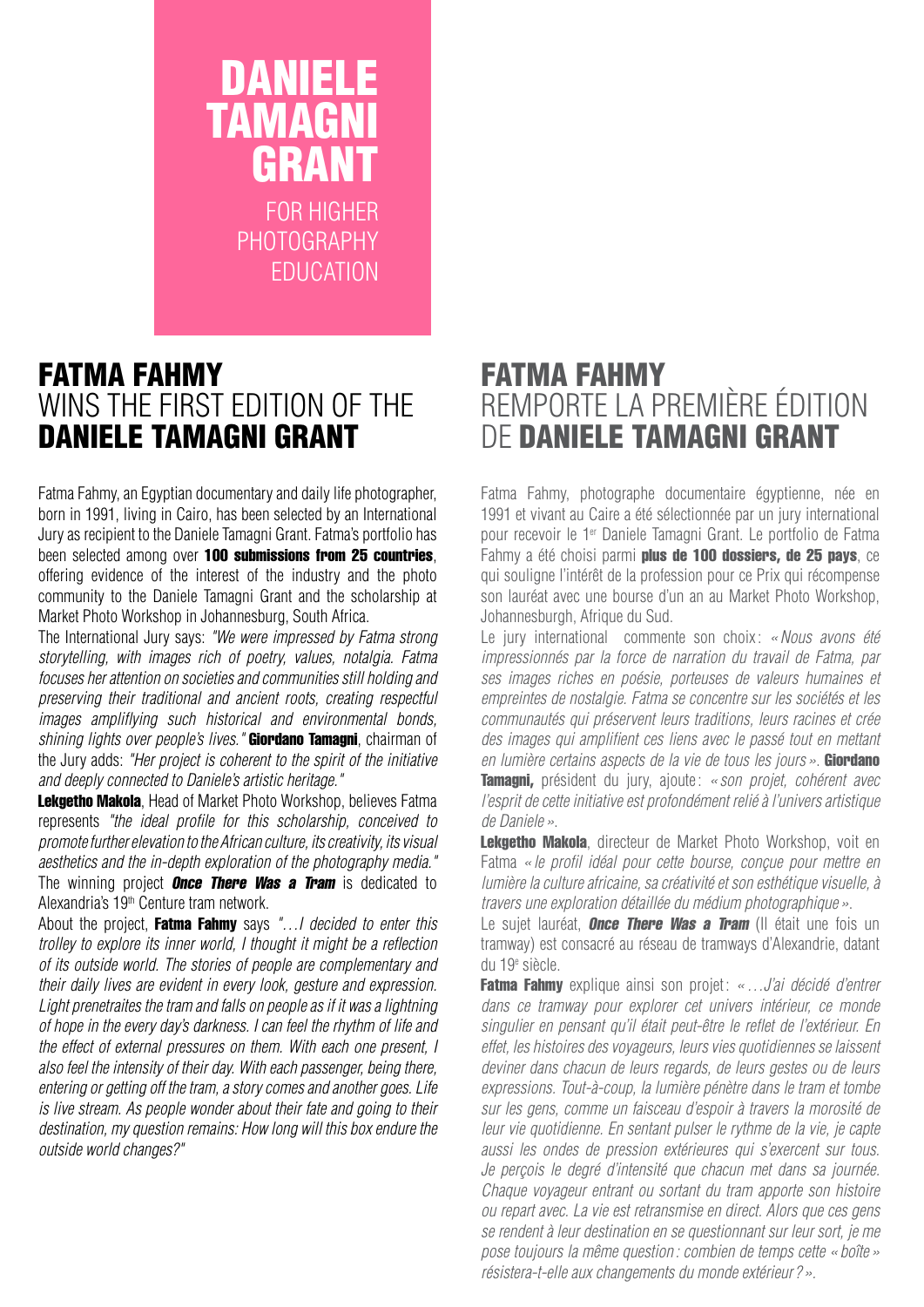## DANIELE TAMAGNI GRANT FOR HIGHER

PHOTOGRAPHY EDUCATION

Fatma underlines how hard it is to be a photographer, moreover female, in an one eyed society where things are perceived through a single perspective and where the camera is seen as the big brother. Despite violence and discrimination which represent the tough reality of the contest documented by Fatma, she amplifies in her narrative also those moments of the daily life, where people express identity and dignity.

#### **ABOUT THE JURY**

Martina Bacigalupo (Paris), photographer, picture editor of *6Mois* Ekow Eshun (London), writer, curator, editor in chief of *Tank Magazine*

Lekgetho Makola (Johannesburg), head of Market Photo Workshop Neo Ntsoma (Johannesburg), photojournalist

Sara Sozzani Maino (Milano), deputy editor *Vogue* Italia, head of *Vogue Talents*

**Brian Wallis** (New York), writer, curator of the Walther Collection Hannah Watson (London), publisher Trolley Books

#### **ABOUT DANIELE TAMAGNI (Italy, 1975-2017)**

Daniele vas born in Milan and graduated in Art history. He elevated his passion for photography to a professional dimension in 2007, when he received the Canon Young Photogapher Award, then followed by the ICP Infinity Award in 2010 and the World Press Photo Award in 2011. As the accolade of accomplishments and publications proves, despite a severe contidion marking his last 4 uears of life, Daniele became a leading photographer, harnessing his broad knowledge of art, his passion for style and fashion, his evident inspirational capacity to become a reference to generations of like-minded invididuals all over the globe.

Fatma souligne combien il est difficile d'être photographe, et qui plus est, une femme photographe dans une société mono vision où les choses sont perçues à travers une perspective unique, et ce sans même sans parler de l'appareil photo qui, lui, est systématiquement vu comme «Big Brother ».

En dépit de la dure réalité de violence et de discrimination, qu'elle photographie, Fatma à travers sa narration photographique, saisit toujours l'importance de ces moments de la vie quotidienne où les gens sont pleinement dignes et eux-mêmes.

#### **Concernant le Jury**

Martina Bagicalupo (Paris), photographe, directrice photo *6Mois* Ekow Eshun (Londres), écrivain, curateur, rédacteur-en-chef de *Tank Magazine*

Lekgetho Makola (Johannesburg), directeur du Market Photo Workshop

Neo Ntsoma (Johannesburg), photojournaliste

Sara Sozzani Maino (Milan), journaliste au *Vogue* Italia, directrice de *Vogue Talents*

**Brian Wallis** (New York), auteur, curateur de Walther Collection Hannah Watson (Londres), éditrice, Trolley Books.

#### **Concernant Daniele Tamagny** (Italie, 1975- 2017)

Né à Milan, Daniele est diplômé en Histoire de l'Art.

En 2007, alors qu'il reçoit le Canon Young Photographer Award, sa passion pour la photographie prend une dimension professionnelle. En 2010 il gagne le ICP Infinity Award, qui sera suivi en 2011 du World Press Photo Award. Les prix et les nombreuses publications obtenues par Daniele, malgré une grave maladie qui a poursuivi le photographe pendant ses 4 dernières années, montrent la reconnaissance de son travail par la profession. Talentueux, porté par une inspiration singulière, de vastes connaissances en histoire de l'art et une passion pour la mode, Daniele TamagnI est aujourd'hui devenu une référence pour les jeunes générations qui partagent ses valeurs, partout dans le monde.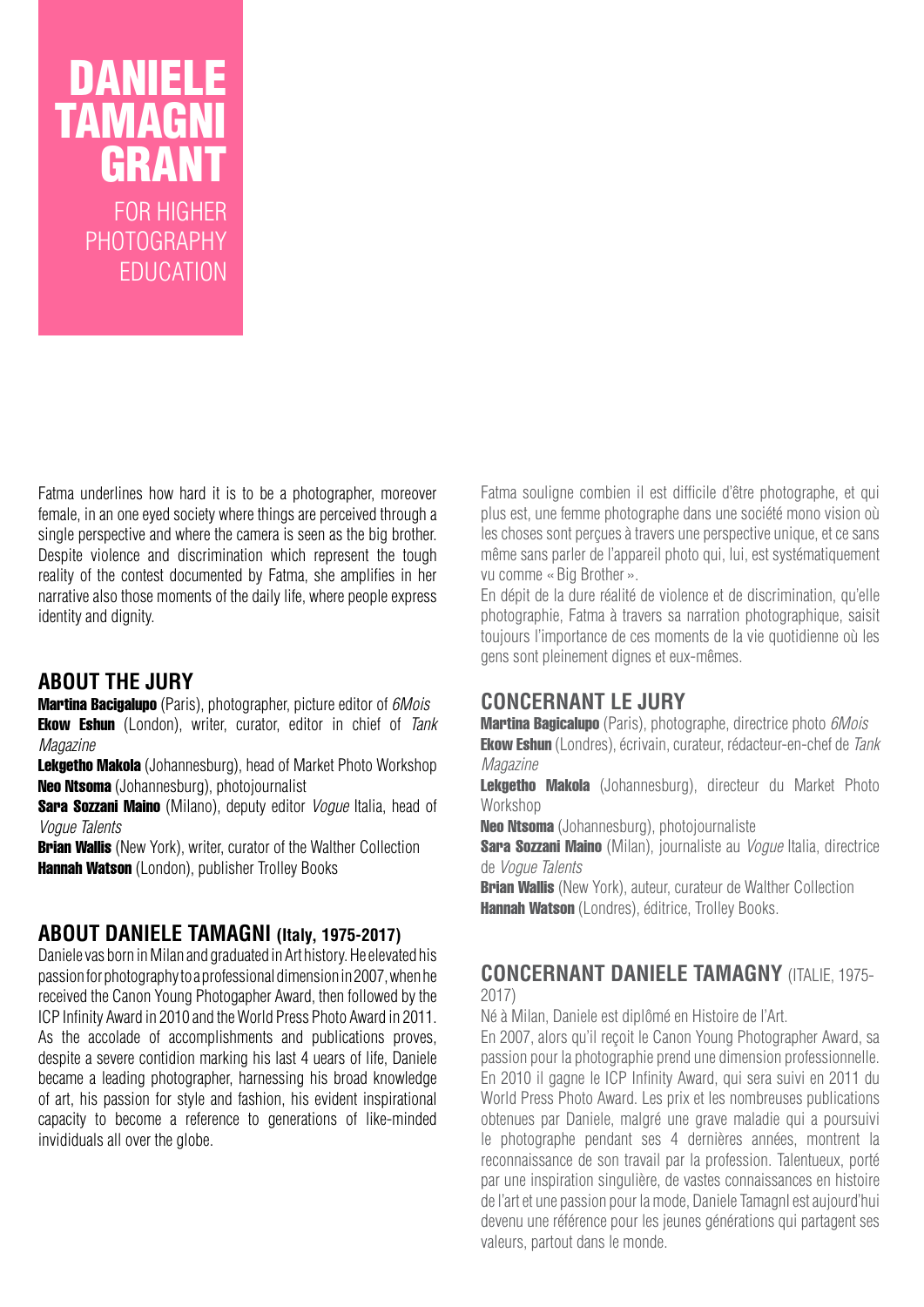## DANIELE TAMAGNI GRANT

FOR HIGHER PHOTOGRAPHY **EDUCATION** 

#### **ABOUT DANIELE TAMGANI GRANT**

Created in 2011, the Daniele Tamagni Grant has the mission to encourage young photographers by providing:

- Fully paid tuition for the Photojournalism and Documentography Course at the Market Photo Workshop School in Johannesburg ZA (yearly course)
- Fully covered living exprenses in Johannesburg for one year
- curation of a new body of wok, developed during the Scolarship and to be presented by end of May 2020 for admission to the 32nd edition of the Festival Visa pour l'Image
- Upon qualification during the Scholarship, the Recipient may travel to Perpignan, in September 2020, to be introduced to international Photo Editors and, based on the quality of the portfolio, will have the opportunity to take part to dedicated programs and conferences.

#### **ABOUT PHOTO MARKET WORKSHOP**

As a school of photography, a gallery, and a project space, the Market Photo Workshop has played a pivotal role in the training of South Africa's photographers, ensuring that visual literacy reaches neglected and marginalised parts of our society. Since it was founded in 1989 by world-renowned photographer David Goldblatt, the Photo Workshop has been an agent of change and representation, informing photographers, visual artits, educators, students and broader communities of trends, issues and debates in photography and visual culture. Market Photo Workshop is the 2018 Principal Prince Claus Laureate.

#### **Concernant Daniele Tamagni GRANT**

Créé en 2019, le Daniele Tamagni Grant a pour mission d'encourager les jeunes photographes. Il leur offre:

- le financement des frais de scolarité pour la formation d'un an en photojournalisme et photographie documentaire(The Photojournalism and Documentography Course) au Market Photo Workshop, Johannesbourg
- le financement des dépenses courantes à Johannesburg durant la formation, soit un an
- • la réalisation d'un portfolio entièrement développé pendant cette année de formation. Ce portfolio sera présenté en mai 2020 pour la 32e édition du Festival Visa pour l'Image-Perpignan
- la lauréate se rendra à Perpignan en septembre 2020 et aura ainsi l'opportunité de présenter son travail aux picture editors internationaux qui y sont rassemblés. Elle fera également partie du programme *Transmission pour l'image*.

#### **Concernant Market Photo Workshop**

A la fois école de photographie, galerie et espace dédié à la réalisation de projets, le Market Photo Workshop joue un rôle clé dans la formation des photographes sud-africains et s'efforce d'atteindre toutes les populations, mêmes négligées et marginalisées.

Depuis sa fondation en 1989 par le photographe de renommée internationale, David Goldblatt, le Market Photo Workshop est un centre unique dédié aux photographes et à la photographie. Ecole mais aussi lieu d'information et de débats, il rend compte des changements, des tendances et des évolutions de la profession et, indépendamment des photographes, attire un plus large public d'artistes visuels, de professeurs, d'étudiants et d'amateurs.

En 2018, le Market Photo Workshop a été lauréat du Principal Prince Claus Laureate.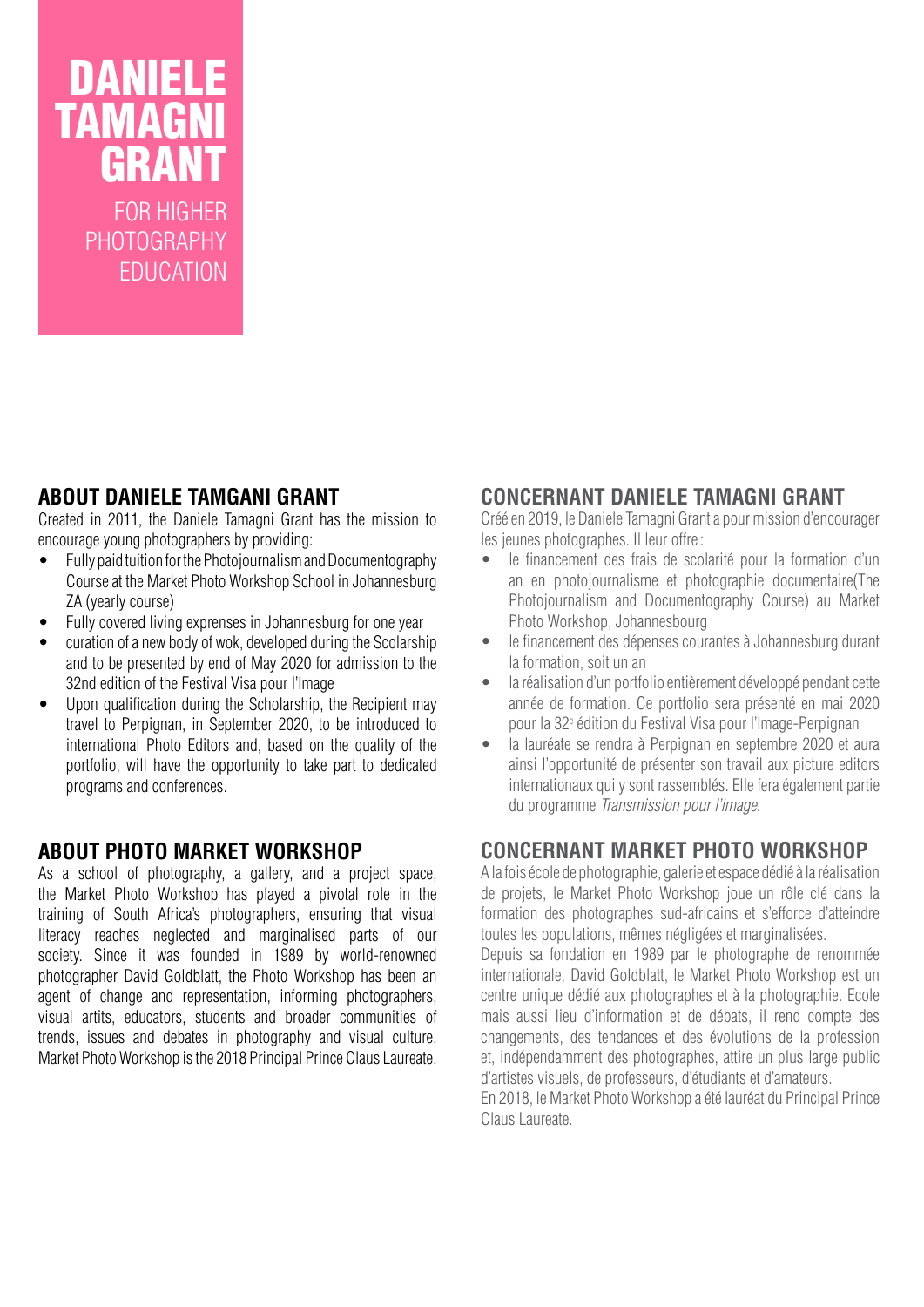### DANIELE TAMAGNI GRANT FOR HIGHER PHOTOGRAPHY EDUCATION

#### **FATMA FAHMY**

Fatma Fahmy (b. 1991, Riyadh, Saudi Arabia) is an documentary and daily life photographer based in Cairo.

She focuses her attention on visualizing the daily life of the Egyptian sociaty and non-Egyptian. Societies who are still holding and preserving on to their ancient and old traditional roots. Thorough her lens she amplifies such historical and environmental bonds. Fatma uses ethnography as a method of visual narratives, creating an image that mimics the memory of the place and its people.

She was nominated for the World Press Photo Joop Swart masterclass in 2018. Fatma's work has been exhibited internationally such as the Xposure International Photography Festival in the UAE and the Photographic Angel Exhibition in the UK, among others.

Fatma is recently a new contributor, among other renowned photographers, to Everyday Africa & Everyday Egypt.



#### **FATMA FAHMY**

Photographe documentaire, Fatma Fahmy, née en 1991 à Riyadh, Arabie Saoudite est une photographe du réel. Basée au Caire, son sujet de prédilection est la vie quotidienne qui l'entoure, qu'il s'agisse d'Egyptiens ou de non-Egyptiens. Frappée par la volonté de ces sociétés de préserver leur ancrage historique et leurs racines traditionnelles, la photographe amplifie encore ces liens avec le passé à l'aide de son objectif. En utilisant ainsi l'ethnographie comme méthode de narration visuelle, Fatma crée une image calquée sur la mémoire du lieu et de ses habitants. Nominée en 2018 pour la masterclass du World Press Photo Joop Swart, Fatma Fahmy a vu son travail présenté dans différentes expositions internationales comme par exemple au Xposure International Photography Festival aux Emirats Arabes Unis, ou à la Photographic Angel Exhibition au Royaume-Uni. Depuis peu, Fatma collabore très régulièrement avec le Everyday Africa & Everyday Egypt.

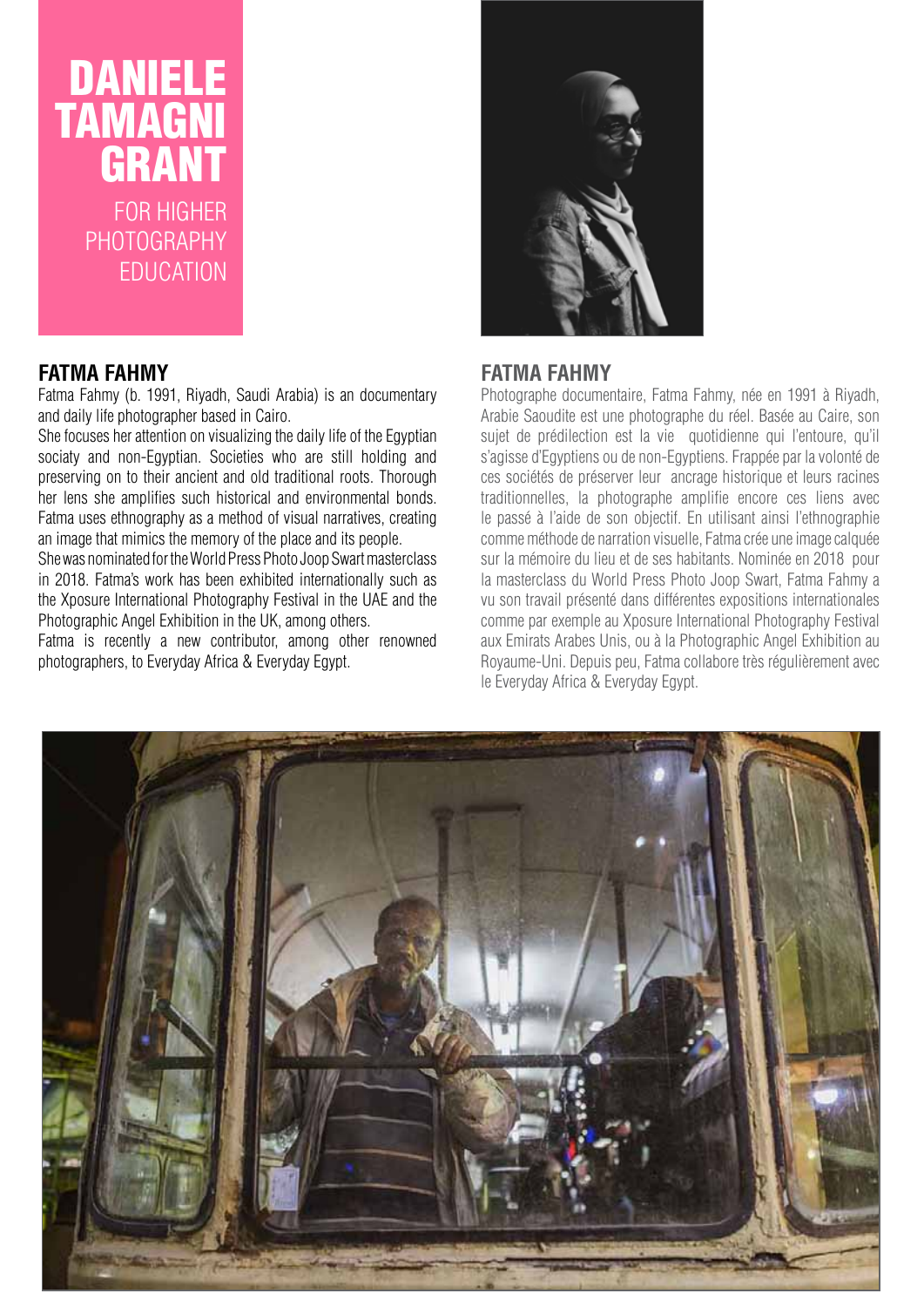## DANIELE TAMAGNI GR

FOR HIGHER PHOTOGRAPHY EDUCATION

# Once There Was a Tram